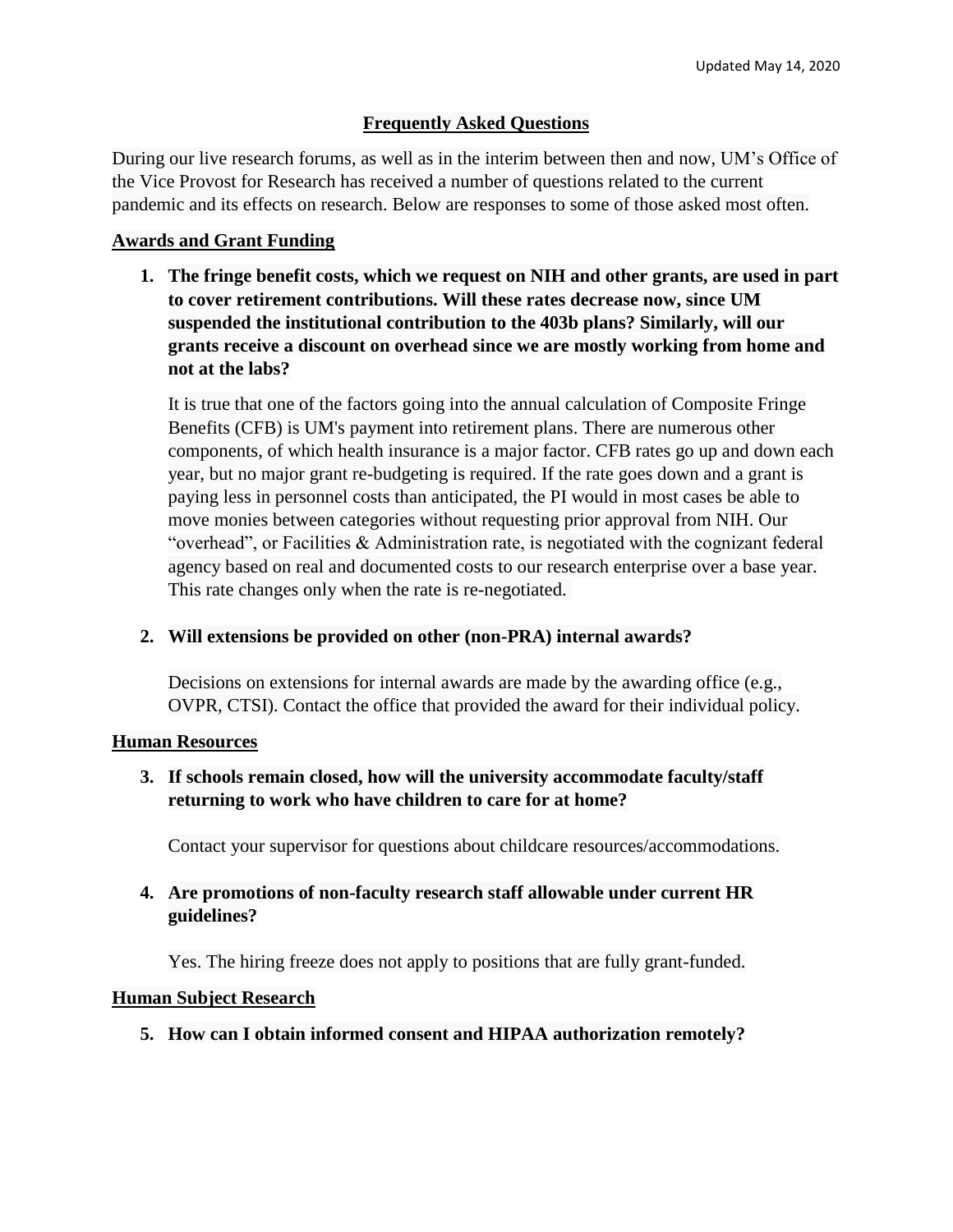Updated information on obtaining consent remotely can be found here: [https://www.uresearch.miami.edu/\\_assets/pdf/research-resources/conducting-research](https://www.uresearch.miami.edu/_assets/pdf/research-resources/conducting-research-during-the-covid-19-pandemic-20_04_20..pdf)[during-the-covid-19-pandemic-20\\_04\\_20..pdf](https://www.uresearch.miami.edu/_assets/pdf/research-resources/conducting-research-during-the-covid-19-pandemic-20_04_20..pdf)

### **6. Do we have to change the protocol and Informed Consent Form for phone/Zoom consenting?**

If the protocol does not describe the remote consent or visit process, the investigator should submit an updated protocol (or updated local protocol) that describes the remote procedures. The updated protocol should indicate that the researchers will perform these procedures remotely only during the COVID-19 pandemic. PIs should obtain IRB approval for the remote process before obtaining consent from new participants remotely. When the PI must re-consent participants, and there isn't sufficient time to obtain IRB approval before a participant must re-consent, the PI can obtain consent from existing participants remotely without prior IRB approval. However, they must report the procedure as a protocol deviation on an RNI form, and also submit a modification if they will need to obtain remote consent from other participants.

**7. Does IRB prioritize review/approval for COVID-19 related research? Is IRB implementing any procedures to expedite or exemptions for temporary changes in clinical research practices for screening and recruitment in studies that can be continued safely during COVID-19?**

The HSRO is working as quickly as possible to complete the review of all submissions. However, many of the submissions we are receiving now are related to COVID-19. Investigators are submitting a large number of new studies, modifications to existing COVID-19 studies, and revisions to studies to address issues presented by social distancing. We are prioritizing COVID-19 submissions during the pandemic; however, given the volume, investigators might experience delays. The research teams must do their part by quickly responding to requests from HSRO staff for completion of required training, biosafety submissions, and disclosures of financial interests. The HSRO must coordinate all of these ancillary reviews, and a quick response from investigators reduces the burden on everyone.

#### **Research Trainees**

#### **8. Does the hiring freeze affect postdoctoral positions?**

Yes, unless your project is extramurally funded. Hiring of researchers, including postdocs, who are 100% funded on external grants will still be possible.

**9. I have a graduate student who works as a research assistant, and she will receive her degree this summer. I would like to keep her employed next academic year; she is available as many institutions have postponed faculty hiring. How can I keep her employed as an hourly Research Assistant?**